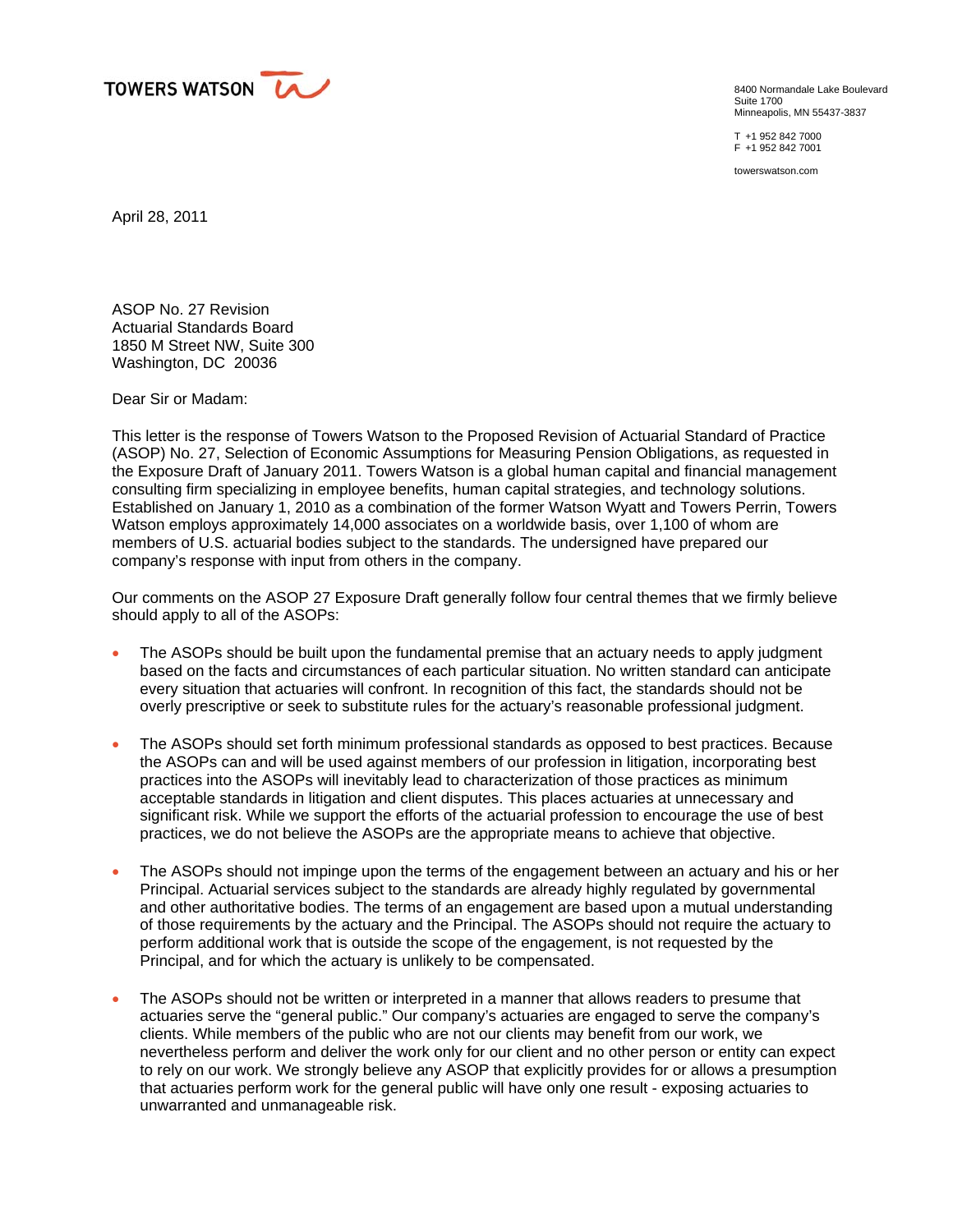

Our specific comments on the Exposure Draft reflect these basic principles, and are outlined below.

Section 1.1 Purpose. We support the removal of paragraph 1.1(c) from the Purpose section and agree that enhancing non-actuaries' understanding is not an appropriate purpose of an ASOP.

Section 1.4 Effective Date. We believe the specified effective date is impractical because it is generally not clear when an actuarial work product is "produced." Reasonable interpretations could fall in a range extending from the date at which assumptions are selected and valuation systems are programmed, to the date when a final actuarial report is delivered to the Principal. Because the production process often spans a number of months, there will be uncertainty about whether or not the revised ASOP applies in a given situation. We note that the existing standard has an effective date based on a measurement date rather than a production date, and we do not support changing this approach.

With regard to the lead time of four months, we believe that the magnitude of the changes is significant and will require modifications to valuation systems and reports. Such changes take time to plan and execute and are typically done on an annual cycle. We suggest that the effective date be for measurements on or after the January 1 coincident with or following six months after adoption.

Section 3.1 Overview. We are in general agreement with the move from a best-estimate range concept to a reasonable assumption standard. However, we have a few comments on the specifics of this section:

- The ASOP should clarify that the reasonable assumption standard is not a single-point best estimate standard, and that two different assumptions may both be considered reasonable, even if used by the same actuary in somewhat similar situations. The transmittal memorandum to the Exposure Draft discusses this point, but we believe it would be helpful to include a similar clarification in the ASOP itself.
- The Exposure Draft states that assumptions can be based either on the actuary's estimate of future experience or on the actuary's observation of the estimates inherent in financial market data. However, there may be some measurements for which a reasonable assumption would be based on a combination of the two. The ASOP should explicitly allow for such applications, and Section 4.1.1 on disclosures should be modified accordingly as well.
- An estimate inherent in financial market data will often be a combination of directly observed market data and other factors, such as an estimated risk premium. When basing an assumption on market observations, the actuary should be permitted to adjust the assumption for such factors in the financial market data that should not be included as part of the assumption.

As an example, consider breakeven inflation. This is the difference between the yields of nominal and inflation-indexed fixed income securities with the same maturity. Although it sheds light on market participants' expectations of future inflation, it represents more than this single component. Breakeven inflation consists of several factors, including inflation expectations, an inflation risk premium and a liquidity premium. It would be appropriate to include only the first element when projecting pension benefits and calculating the related obligation. An observed value of breakeven inflation could be adjusted to exclude the estimates of the unwanted components. Therefore, we suggest modifying the last sentence of section 3.1 to specifically allow for such adjustments to market data.

Section 3.6 Selecting an Investment Return Assumption. The ASOP states that the investment return assumption reflects the anticipated returns on the plan's current and future assets. However, depending on the purpose of the measurement, an investment return assumption might be based on the anticipated returns on the plan's current assets only. We suggest that the wording of this section be modified to say "The investment return assumption reflects the anticipated returns on the plan's current and, if appropriate to the purpose of the measurement, future assets."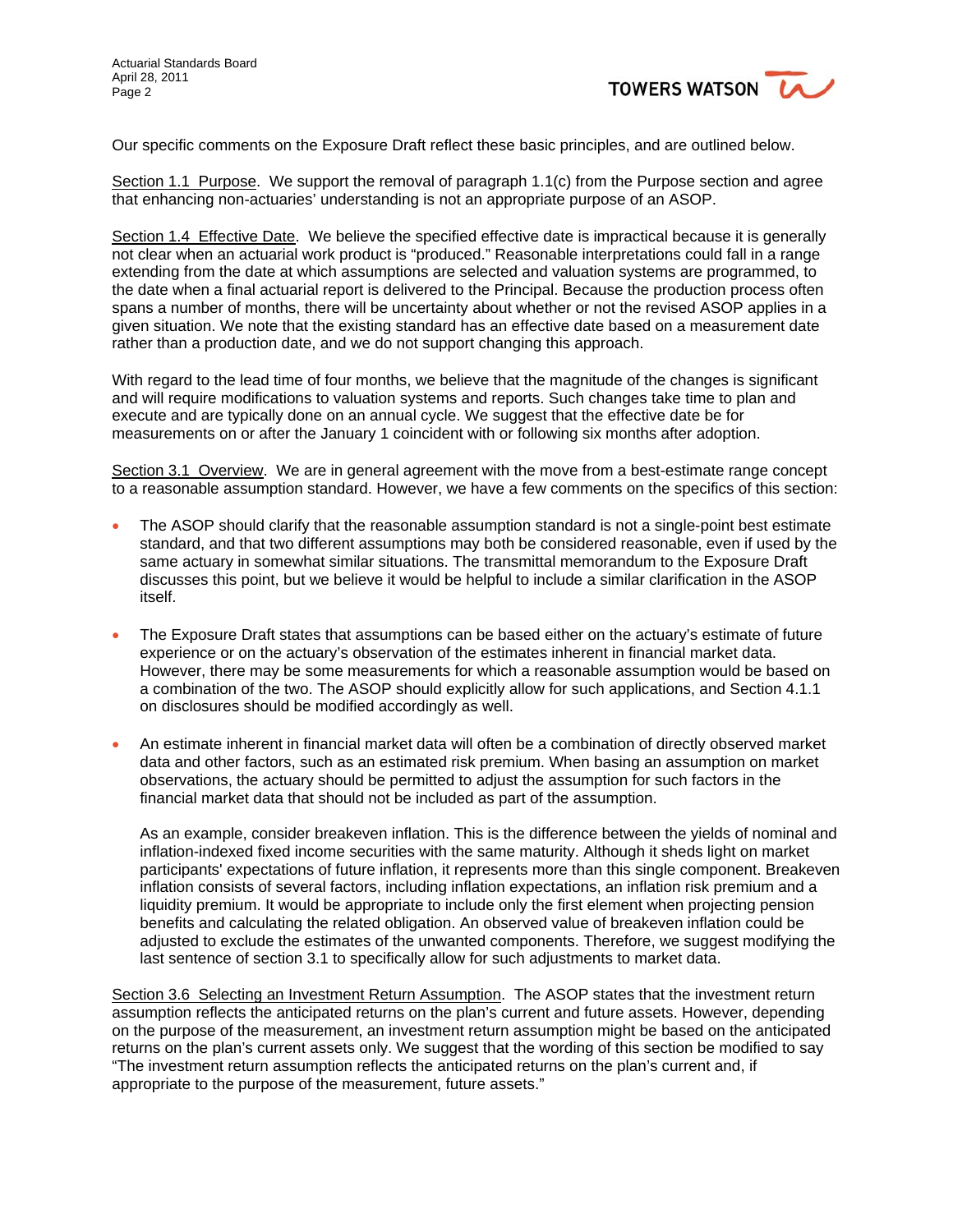

Section 3.6.3(c) Investment Volatility. In our view, it is inappropriate for the ASOP to list as a consideration in constructing an investment return assumption that plans may be required to liquidate certain assets at depressed values to meet benefit obligations. We believe that the amount for which an asset could be sold is its value. A judgment about whether this value might at some future time be anomalously "depressed" is not relevant to the selection of economic assumptions. In addition, whether a plan liquidates or holds an asset is irrelevant to the investment return assumption because the market value will be the same in either case. These are issues that a plan sponsor might consider in setting the investment policy but, once decided, are not relevant to the investment return assumption. In addition to modifying section 3.6.3(c), we also suggest deleting the last sentence of section 3.6.3(g) for these same reasons.

Section 3.6.3(j) Arithmetic versus Geometric Return. The transmittal memorandum notes that the use of assumptions based on either arithmetic or geometric returns may be appropriate depending on the purpose of the measurement. However, the Exposure Draft states that a geometric return used "either by itself or in combination with an arithmetic return" is reasonable. We believe that an assumption based on the arithmetic average of simulated future returns is equally reasonable. Depending on the purpose of the measurement, one might be preferable to the other but either approach is generally reasonable. The language of the ASOP should accommodate this by stating, for example: "Depending on the purpose of the measurement, the use of an investment return assumption based on either a geometric return or an arithmetic return, or a combination of the two, may be reasonable."

Section 3.8 Selecting a Compensation Scale. The ASOP states that the compensation scale may vary by age or service, consistent with the merit scale component; or it may vary over future years, consistent with the inflation component. The words "consistent with the merit scale component" and "consistent with the inflation component" are overly restrictive and should be deleted. Alternatively, the words "for example" should be added. There are numerous appropriate rationales for varying assumed compensation increase rates in ways that are not consistent with either the merit scale or inflation, many of which are discussed in section 3.8.2. Examples include temporary pay freezes resulting from a contraction in the plan sponsor's business, the plan sponsor's efforts to realign compensation levels with market prevalence, and scheduled increases contained in collective bargaining agreements.

Section 3.8.2(d) Compensation Volatility. We suggest changing the phrase "this may be accomplished" to "this might be accomplished." We believe the word "might" better conveys the idea that this is one possible option among many, rather than a preferred or prescribed approach. This observation is generally applicable to the entire standard, and we suggest that the Pension Committee review all passages with this comment in mind.

Section 3.11 Consistency among Economic Assumptions Selected by the Actuary. We agree with the statement in this section that each economic assumption selected by the actuary should generally be consistent with every other economic assumption selected by the actuary for a particular measurement. However, the discussion throughout the rest of this section appears to emphasize the inflation component exclusively and ignores the issue of consistency that may relate to other economic factors. We believe it would be appropriate to also mention that there should be some degree of consistency between other components of the actuary's assumptions, for example between the assumed equity risk premium and the productivity growth component of the compensation scale, since both relate to a presumption about the level of economic growth. We also suggest deleting the last sentence of the first paragraph, as its meaning is unclear and it appears to be inconsistent with the rest of this section.

Section 3.15.1 Conservatism. We agree that it may be appropriate for the actuary to include a provision for conservatism in his or her assumptions. We would also stress that conservatism should not be required within actuarial measurements. This is consistent with the draft language. Unless there is an explicit disclosure by the actuary in accordance with section 4.1.1, it should be understood that the assumptions have not been adjusted to provide conservatism. We suggest including a statement to this effect in this section.